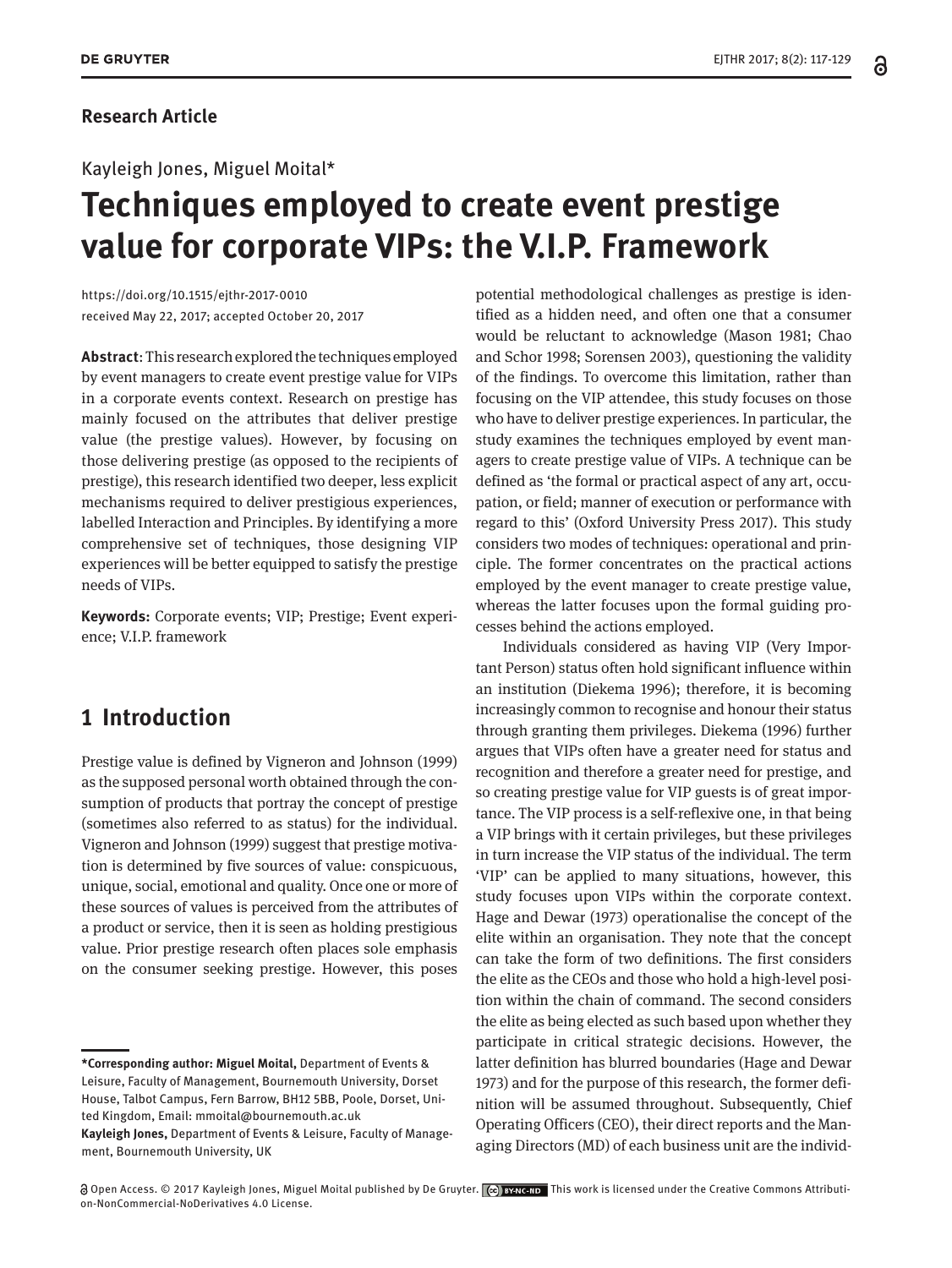uals awarded the VIP status at corporate events. Scholars highlight the importance of prestige for the elite within corporations (Dutton et al. 1994; Smidts et al. 2001; Hiller et al. 2014), but little research has focused upon the techniques employed to create prestige value, especially in relation to the corporate events industry, thus suggesting a gap in the literature.

Allen (2008) suggests the range of activities falling under the corporate events umbrella has flourished over the past decade, extending beyond typical tradeshows and conferences. The corporate events mentioned throughout this research will focus on tradeshows (an exhibition where businesses promote their products and services to prospective clients), exhibitions (an event at which items are presented and displayed) and fund-raising events (an event organised to collect money to support a charity). Furthermore, corporate events can be twofold as although they incorporate both VIP and non-VIP attendees, often larger tradeshows contain programmes that only VIPs are permitted to attend. Corporate events significantly contribute to revenue for not only the event sector, but also the global economy, with countries relying on the sector as a strategic driver for their financial system (Reic 2012). The segment was estimated to increase by an additional £2.1 billion in revenue from 2007—2017 (DCMS 2007). Subsequently, the corporate events sector has great importance to the global economy, and hence, it is imperative to ensure that consumers are motivated to attend the events, with offering VIP status regarded as an effective motivational strategy (Tanford et al., 2012). Furthermore, past literature has highlighted esteem (Maslow 1943) and recognition (Murray, 1938) as relevant human needs, both of which reflect the essence of prestige. Similarly, research shows prestige/status is an important motive to attend events (Crompton 1979). Therefore, exploring the techniques the event managers employ to create prestige value for consumers is of great value to the corporate events industry.

# **2 Literature review**

Prestige consumption can be defined as the motive that encourages individuals to strive to improve their regard through the consumption of experiences, that symbolise prestige for the consumer and surrounding others (Correia and Moital 2009). Prestige is a key human need as demonstrated by featuring in some of the most influential motivation models. Maslow (1943) identifies the need for 'esteem', which addresses ones' desire for high social

status, reputation and prestige, while Murray (1938) highlights recognition, defined as the need to obtain status. Vigneron and Johnson (1999) suggest that prestige motivation is determined by five sources of value: conspicuous (signifies wealth; often price is the key indicator), unique (related to limited availability, not being accessible to all), social (consumption is socially important individuals), emotional (related to emotional merits of the product or service rather than the tangible ones), and quality (related to luxury; quality perceived as almost perfection). Once one or more of these sources of value is perceived from the attributes of a product or service, then it is seen as holding prestigious value. What makes a product or behaviour prestigious varies across individuals, with the sources of prestige value are often dependent upon an individual's previous experience, interactions with others and socioeconomic background (Vigneron and Johnson's 1999). Furthermore, Wiedmann et al. (2007) recognise that the perception of prestige may also depend upon an individual's disposition at that time. Consumers also differ in the amount of prestige they seek to gain during prestigious consumption (Eastman et al. 1999), and the attractiveness of a certain product or service could be relatively explained by how much prestige it is seen to bestow to the owner (Hughes 1996). Thus, recognising which sources of value are important to consumers and to what extent, is crucial when organising an event (Getz and Page 2016), in order to produce an experience that will meet the desired needs of the consumers.

Individuals within corporations often have a desire to exercise power and influence over those below them in the organisational hierarchy. Often this is referred to as status striving (Barrick 2013), whereby motivation is based on the ability to obtain influence, power and prestige (Barrick et al. 2002). Thus, employees engage in tasks with the purpose to attain status, such as attending events with perceived prestige value. Hogan and Holland (2003) note that within corporate environments, there is emphasis placed on 'getting ahead of others' and social comparison, which transmits signals of how an individual's behaviour compares to others. Feedback from fellow colleagues is an important part of this process, which informs the individual of whether their behaviour has been recognised (Hogan and Holland 2003). For example, if the MD of an organisation can bypass a long queue that other event attendees must join, and others see this, he/ she is likely to feel their social standing has been recognised, as they have shown to others how important they are to receive that privilege.

Status striving has greater intensity at the higher levels of the organisational hierarchy, as there is an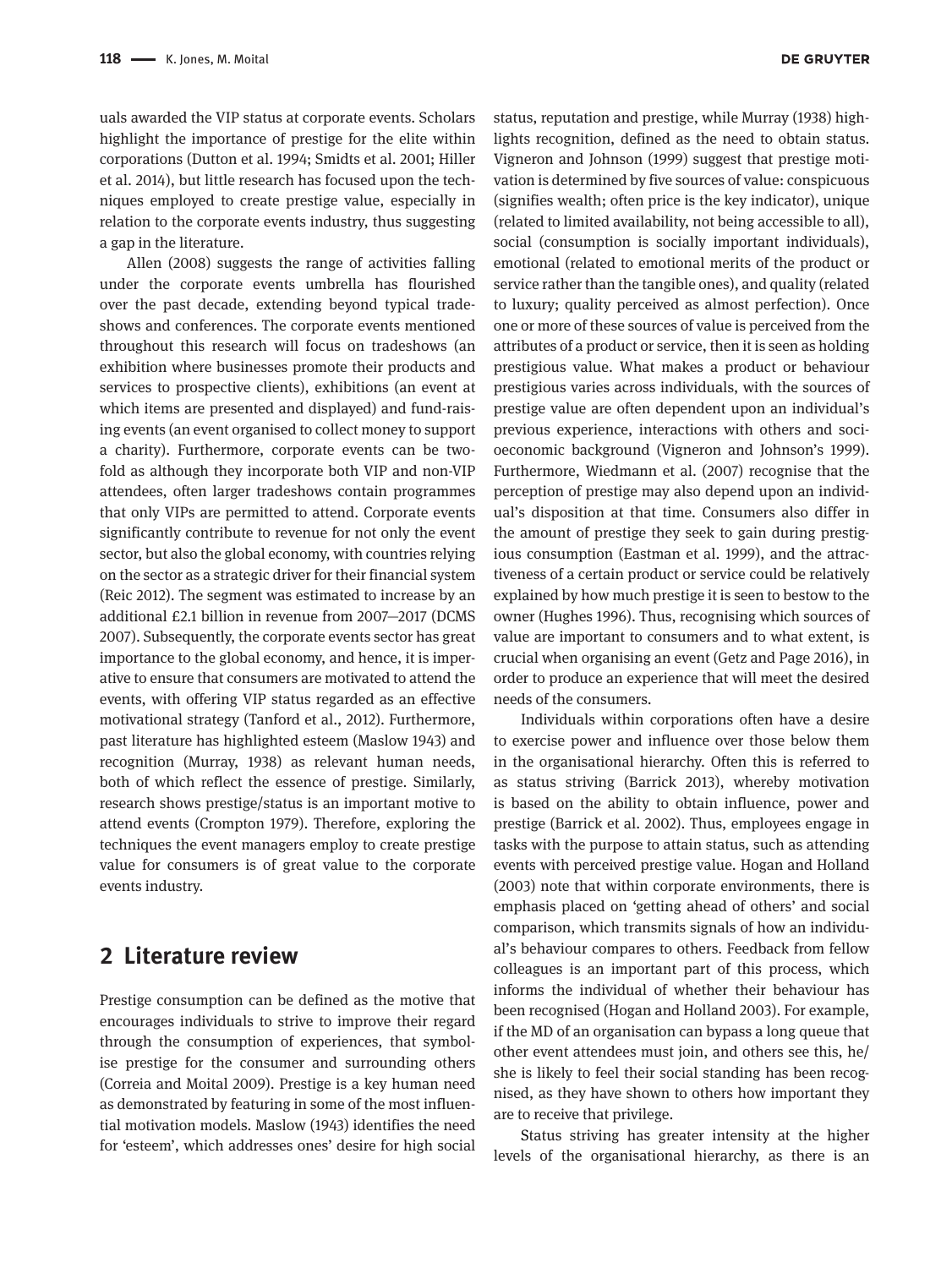improved chance of advancing further (Dugger 1980). At the higher levels, status becomes uncertain as employees more frequently shift roles, thus the striving intensifies, and status consideration begins to pervade all business activities (Dugger 1980). As previously mentioned, research suggests that the VIPs within an organisation are often the executive directors and those who hold a highlevel position within the chain of command (Hage and Dewar 1973). Thus, these are the individuals classed as VIPs at corporate events. Consequently, event managers need to acknowledge that VIPs are likely to be facing a high level of intensity with regards to status striving, and must therefore employ techniques to accommodate this. Hiller et al. (2014) examined the occupational prestige for management accounts. However, this study did not extend beyond this specific job role and cannot therefore be generalised to all job roles or used within an events context.

While prestige has been studied with regards to tourism (Correia and Moital 2009), organisational behaviour (Dutton et al. 1994; Smidts et al. 2001; Hiller et al. 2014) and sporting events (Moital et al. 2013), there has been little research into prestige motivation within a corporate events context – especially for VIPs. Thus, there is the requirement for additional research of an exploratory nature within this area. Furthermore, previous prestige research has focused on the individual engaging in prestigious consumption. However, this poses potential methodological complications as prestige is identified as a hidden need, and often one which a consumer would be reluctant to acknowledge (Mason 1981; Chao and Schor 1998; Sorensen 2003). One way of overcoming this limitation is to focus on the activities undertaken to deliver prestige value. Consequently, this research paper will address the research gap by concentrating on the event managers and the techniques they employ in order to create prestige value for VIPs at corporate events.

# **3 Methodology**

### **3.1 Data collection**

Given the paucity of research on the techniques employed to deliver prestige value in experiences, and the hidden nature of prestige consumption, exploratory research through in-depth interviews was employed. Qualitative studies often aim to 'provide a rich, contextualized understanding of human experience through the intensive study of a particular case' (Polit and Beck 2010, p.1452). In correspondence, this study aims to investigate human

experience by exploring the techniques that event managers employ to create prestige value for VIPs at corporate events. Many of the research questions focused upon '*how*' prestige value is added and '*how*' VIPs are treated, thus suggesting a qualitative approach. Furthermore, qualitative research provides a rich insight into consumer behaviour (Burns and Bush 2013) and this was especially appropriate when exploring prestige, as on the rare occasion when participants did struggle to acknowledge prestige, there was the capacity to probe them.

Telephone and skype interviews were carried out with event managers during February 2017. This provided for a private and intimate setting, since seven out of the eight participants were working from home. Therefore, participants could speak freely without the presence of colleagues influencing their responses. When conducting telephone interviews, it can be difficult to hold participant's attention as they become distracted by their environment (Opdenakker 2006). A loss of focus could prevent vital information from being revealed and time was occupied with long pauses. This was evident for one participant who stated on two occasions, '*sorry, just received an email and I have lost my trail of thought*'. This was overcome by repetition of the question, and non-verbal cues such as *'uh-huh'* to encourage interviewees to continue to recall their experiences (Mason and McBride 2014).

The interviews began with a non-threatening question which asked participants how long they had worked within the event industry; this enabled the interviewee to relax, thus putting them at ease (Frances et al. 2009; Fox et al 2014). The following questions were intended to facilitate the research, such as asking participants who they would define as a corporate VIP. In order to unearth the different antecedents that the event managers consider when creating prestige value, the following questions were asked twice, first in relation to the pre-event process and then in relation to the onsite process:

- How do you portray wealth for VIPs pre-event/during the event (i.e., are VIPs made aware of the expensive attributes of the event)?
- How do you create a sense of uniqueness or exclusivity pre-event/during the event for VIPs?
- How do you appeal to a VIPs social affiliation needs pre-event/during the event (i.e., do guests have access to a list of other invited VIPs, celebrities, etc.)?
- How do you make VIP guests feel special pre-event/ during the event? Is there a more personal element to how they are treated?
- How do you ensure a high level of quality for VIPs preevent/during the event? Do they experience different levels of service to other event attendees?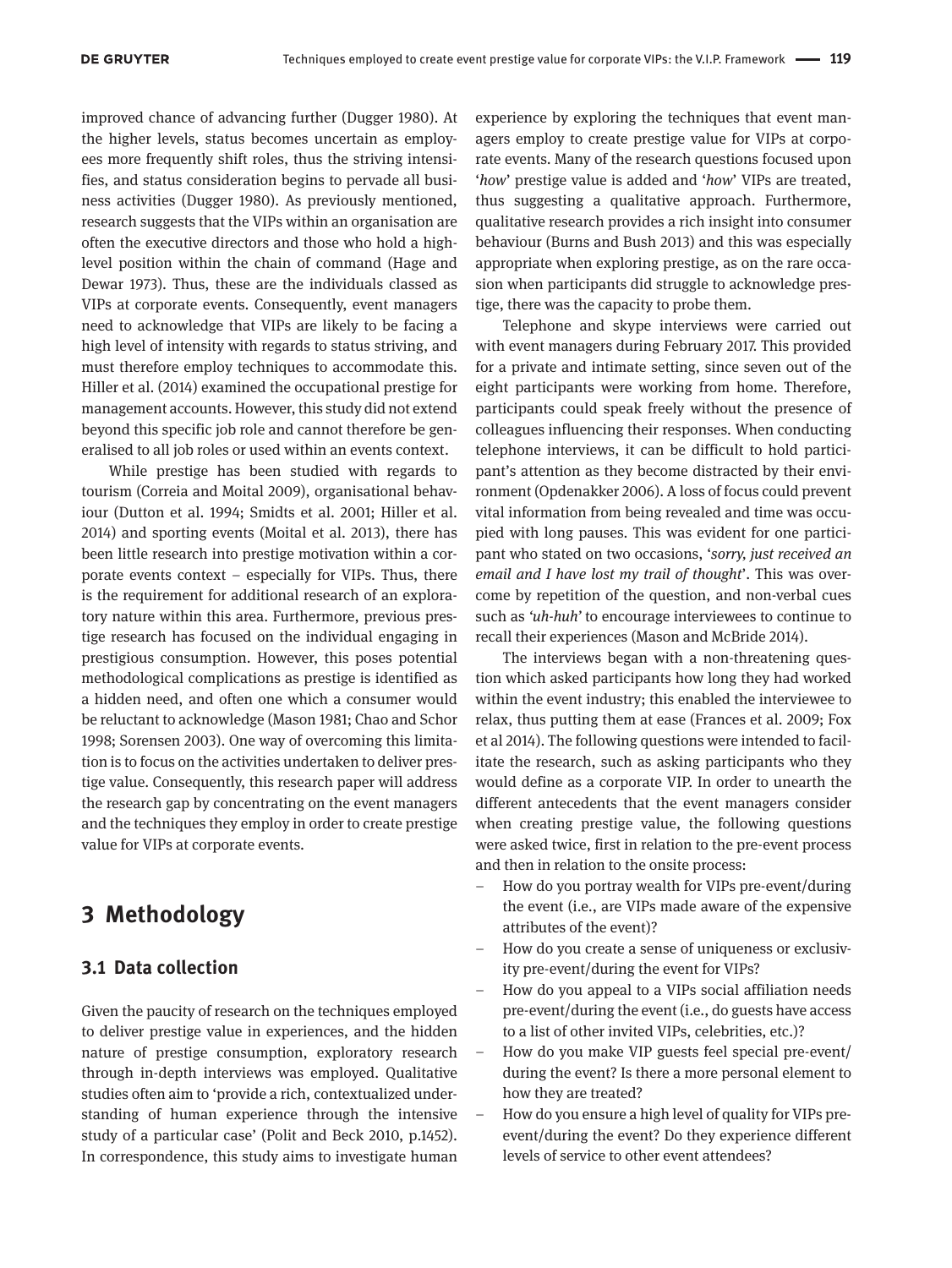Participants were also asked about any follow-up processes in place to ensure that VIPs feel prestigious after the event. A final question was asked to the participants about any instances where a VIP has made the event manager aware that they felt they were not treated with the superiority that they believe they deserved and how did they overcome the situation. Throughout the interview, open-ended questions and probes such as, '*why did you do this?*' and *'is this a normal procedure for you?'* were exploited, as this created deeper level responses (Jones et al. 2013), regarding the techniques they employ to create prestige value for VIPs at corporate events.

### **3.2 Participants**

Purposive sampling was employed through selecting participants who worked frequently with VIPs within the corporate events industry. The eight event managers selected for the study varied in gender, age and length of service to ensure the sample represented a variety of experiences and backgrounds, thus increasing the validity (Jones et al. 2013; Fox et al 2014). Qualitative research relies on quality over quantity (Jones et al. 2013), and although Bernard (2002) argues that there is no set number of informants that constitutes a high-quality purposive sample, previous research indicates a minimum of five informants is necessary for the data to be reliable. The eight individuals were selected from three organisations: an in–house events team within a large international corporation and two small agencies often employed to assist with events staged by the corporation. The two agencies do not work exclusively with the international organisation, also working with an array of other clients, mostly large corporate organisations. Participants from these two agencies

could therefore also draw from their experience of organising events for other organisations when answering questions.

Whereas the in-house team makes the final decisions and deals with the internal processes, such as guest lists, the agencies follow directions from the corporation but primarily manage event logistics, venue and design. The international organisation organises a wide variety of events from a 10,000+ attendee trade show, to gala dinners and from large conferences with numerous break out rooms to intimate roundtables with the CEO. Annually, the UK based team would stage approximately 8—15 events a year and these events are absolutely crucial to the company's business model, as the events the organisation hosted were predominately B2B events. Regardless of the type of event, there would almost always be a 'meeting centre' where top executives within the company would meet with other top executives from different companies to develop business and close deals.

Several participants were former colleagues of the researcher who carried out the interviews and a level of trust had been built prior to the research collection, thus a rapport was present from the outset (Blichfeldt and Heldbjerg 2011). However, due to the participants being acquaintances, there is a concern for interviewees remaining in the 'friend role' and therefore, providing fabricated information to aid achievement of the research aim (Blichfeldt and Heldbjerg 2011), consequently impacting the quality of the study. To reduce the potential for this, participants were reminded before the interview that there were no desired responses and participants were required to answer honestly.

**Table 1:** Participant profile

| Participant | Age        | <b>Job Title</b>                   | Years in employment | <b>Interview method</b> | Length of interview |
|-------------|------------|------------------------------------|---------------------|-------------------------|---------------------|
| Diane       | $41 - 50$  | Event Company Director (agency) 20 |                     | Skype                   | 20 minutes          |
| Megan       | $18 - -30$ | Event Assistant (corporation)      | 2                   | Skype                   | 26 minutes          |
| Claire      | $31 - 40$  | Event Manager (corporation)        | 10                  | Telephone               | 30 minutes          |
| Peter       | $51 - 60$  | Event Manager (corporation)        | 30                  | Telephone               | 34 minutes          |
| Laura       | $31 - 40$  | Event Manager (corporation)        | 15                  | Telephone               | 32 minutes          |
| Lauren      | $21 - 30$  | Event Co-ordinator (agency)        | 9                   | Telephone               | 21 minutes          |
| Michelle    | $21 - 30$  | Event Assistant (corporation)      | 1                   | Telephone               | 26 minutes          |
| Jack        | $31 - 40$  | Event Manager (corporation)        | 2                   | Skype                   | 31 minutes          |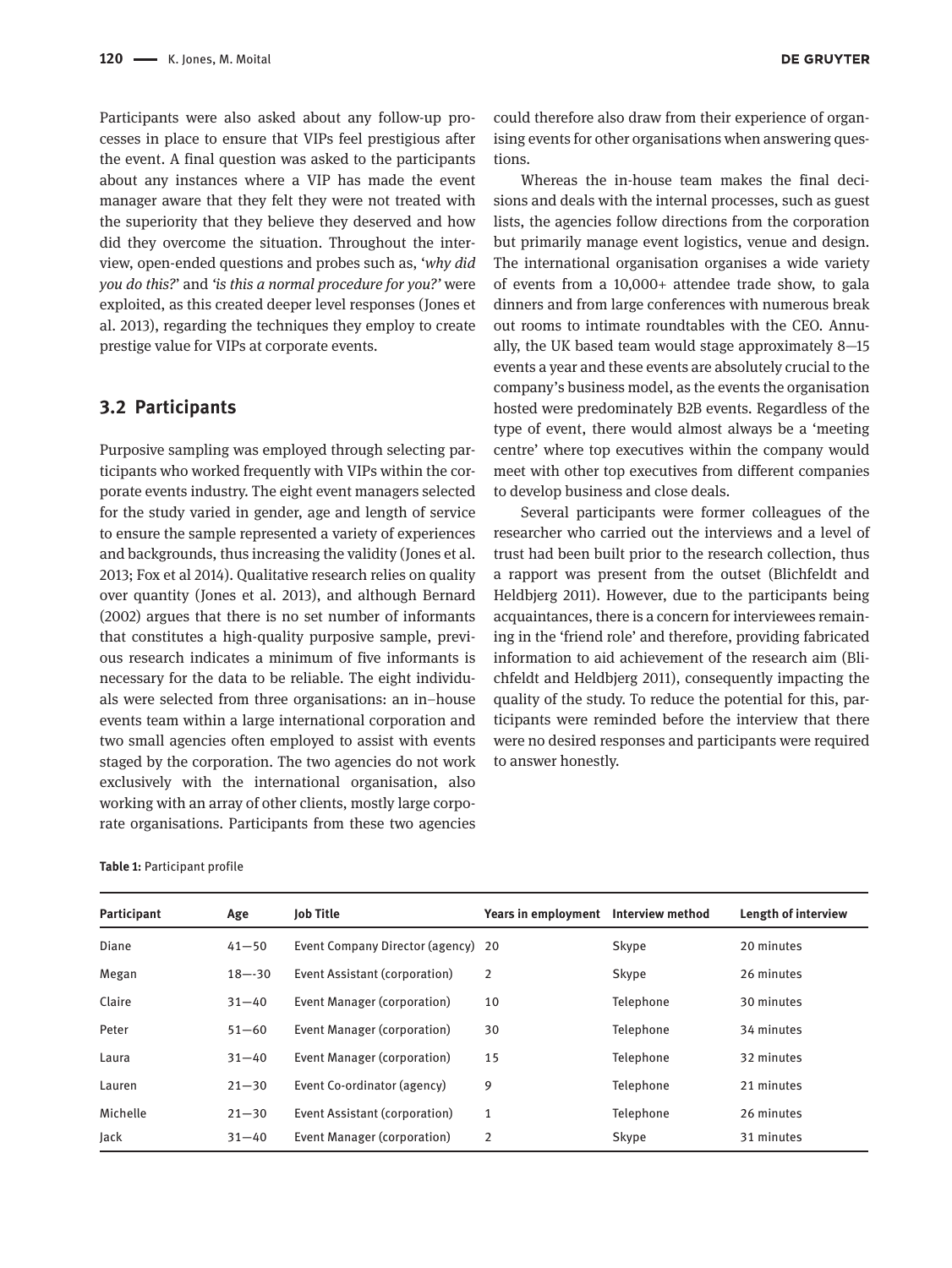# **3.3 Analysis**

A total of eight interviews were conducted in February 2017, varying in length from 20 minutes to 34 minutes. All interviews were audio recorded after obtaining participant consent. Interviews were transcribed, and thematic analysis was undertaken. Thematic analysis focuses on identifying explicit and implicit ideas while enabling the categorisation of themes, so that conclusions can be drawn (Namey et al. 2008). Explicit themes are unambiguous and often the participant is fully aware of the precise, clear and structured information they are giving (Han and Ellis 1998). In this instance, conspicuous value through expensive brands was an explicit theme. Implicit themes are those embedded within the data and usually participants are unaware of this knowledge they hold (Han and Ellis 1998). Often these themes stem from memories of past experiences (Mathews et al. 1989). One example is that of 'assumed value' as this is the guiding principle behind the attributes employed to create conspicuous or unique value. To ensure superior analysis was undertaken, the steps laid out by Braun and Clarke's (2006) were adopted as a foundation (Figure 1).

Although the interview questions were organized around the five sources of prestige value, upon analysis of the data it was clear that the answers were more muddled. Participants often brought multiple sources of value such as unique and quality under the question addressing conspicuous value. Consequently, the data analysis was



Source: Adapted from Braun and Clarke (2006)

approached in a naturalistic way. While close attention was paid to the relevant question, this did not prevent from also considering other sources of value within each question. Thus, themes were constructed using the data in its entirety. Such approach was even more important given that the attributes delivering the five prestige sources of value were found to be insufficient to explain the techniques that the event managers employed to create the event prestige value for VIPs at corporate events. Often certain techniques within the data emerged, which did not fit within the five sources of value. Thus, from a management perspective, it is vital to consider the techniques employed on three levels: the specific attributes employed that deliver the sources of prestige value, the interaction between event managers and VIPs, and the principles guiding the deployment of prestige value. The analysis section is organised around these three levels.

# **4 Results**

### **4.1 Sources of value**

 As the literature review highlights, different consumers have different motivations for pursuing prestigious experiences, and many consumers pursue different experiences with different motives (Ghosh and Varshney 2013). Therefore, often more than one attribute are employed to deliver a source of value. Additionally, often a technique employed by an event manager fits into multiple sources of value. Thus, potential links have been considered throughout the analysis.

#### **4.1.1 Conspicuous value**

An initial finding of this study was that within corporate events, the discussion of cost with VIP guests was severely frowned upon. Instead, the conspicuous value derived from an event must be assumed, regardless of the actual value the event has. Participants eluded to displaying assumed value through numerous tangibles, such as tickets, transportation and hotel rooms, that the VIP will assume to be expensive as prices will not be shown to VIPs at any time during the event process. This differs to Correia and Moital's (2009) findings as often consumers would seek conspicuous value through ticket prices and event expenditure; however, neither element is available for public knowledge at corporate events. As Diane exemplifies,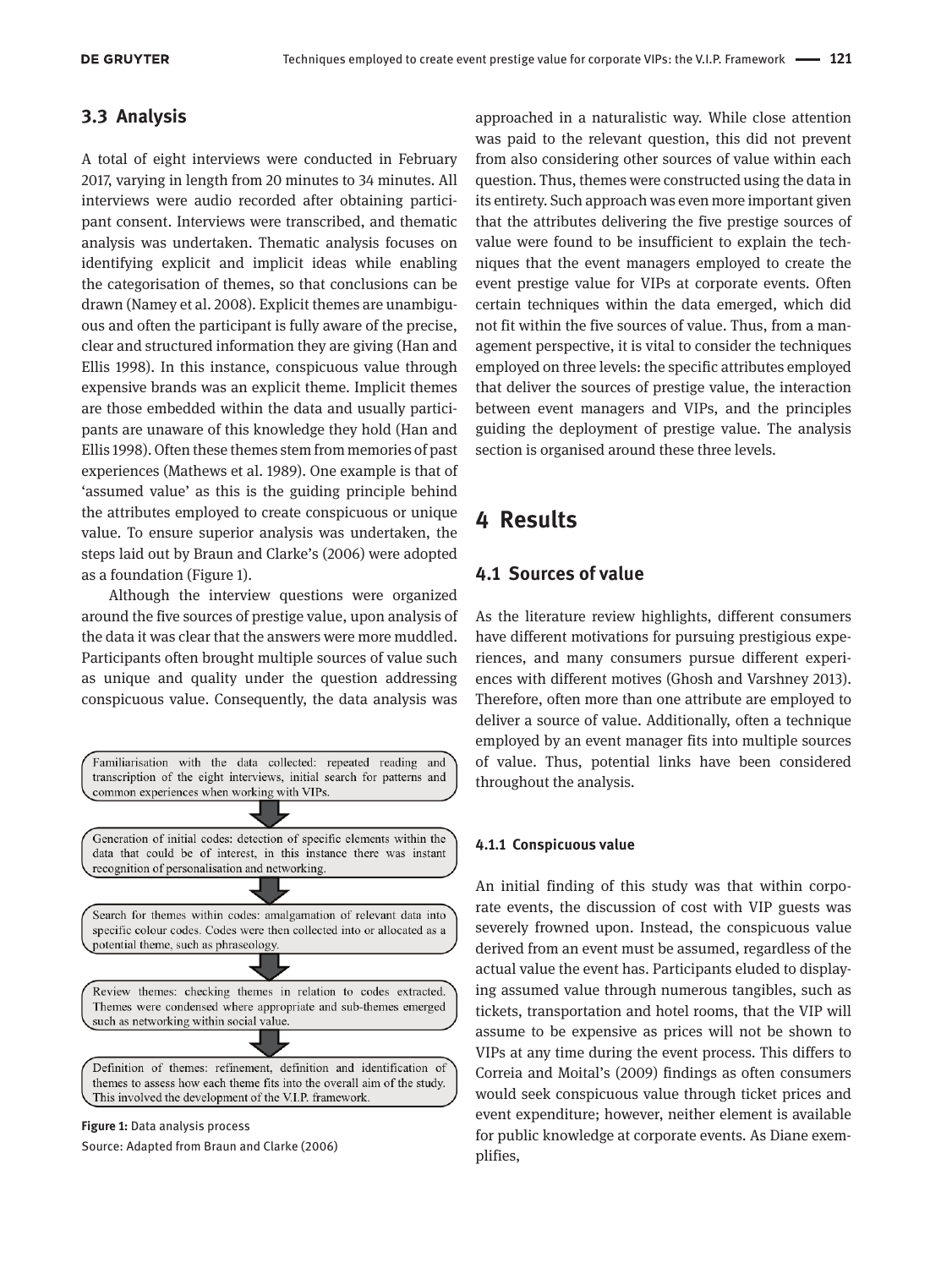'never would a cost be shown but I suppose they would subconsciously be aware this was more expensive'

This assumed value often stems from VIP guests being told of elements that could give clues about the price, such as the brand of the service or the type of product they will consume:

'they will be aware that say, the Mandarin Oriental is a more expensive hotel than the Novotel, so they can see that difference' (Megan)

'a dinner for a VIP is more likely to include champagne rather than prosecco, it will be the finer wines, it is more likely to be Michelin star food'

Although Bagwell and Bernheim (1996 p.362) argue that conspicuous consumption 'must be observed readily by large numbers of people' for conspicuous value to be achieved, more recent research suggests that obvious displays of wealth no longer indicate the status of a consumer, and instead status is conveyed indirectly and with greater sophistication (Chaudhuri and Manjumar 2006), in this instance through the assumed value given to a particular hotel brand or food type.

#### **4.1.2 Unique value**

Consumers have a need for uniqueness, and prestige consumption often occurs through the acquisition of a product or service, which has the connotation of having a limited supply (Vigneron and Johnson 2004; Liang and He 2011). Thus, consumers, in this instance VIPs, are motivated by the snob effect of engaging in something the masses do not (Ghosh and Varshney 2013). Creating exclusive access *areas* for VIP event attendees was a common theme many participants touched upon, as event managers actively *'try to give a sense of exclusivity to the area where the VIPs are'*  (Claire). Upon arrival at a charity dinner for instance, VIP guests would have access to areas, catering, and entrances regular attendees would not, as Diane explained:

'normally we create a VIP only drinks area on arrival with tray service and canapes, perhaps a VIP only entrance too'

Additionally, exclusivity was also created through limiting the number of attendees to certain elements of the event. This was similar to the findings of Moital et al. (2013), as although there are not a limited number of tickets, there is a limited number of hand-picked individuals invited to specific event programmes. As Laura suggests,

'you build exclusivity by making it, a much more focused event......we maximise it at about 120 [VIPs]......it makes it feel like an incredibly important community'

When an event contains rare attributes that VIPs would not often engage in, then the event is perceived as prestigious to them. Peter noted how an event manager can create rarity at events,

'introduce them to others, either subject matter experts or executive and they get to connect with people that they ordinarily wouldn't get to'

Peter notes that often the VIP guests would not ordinarily get to connect with other VIPs; however, at the corporate events, time is allocated to introduce guests. Furthermore, unique value is rarely the singular motive behind the engagement with prestige consumption (Husic and Cicic 2009; Ghosh and Varshney 2013), and other sources of value must be considered in connection. In this instance, ambient and social value are also created as guests can socialise and network with others they perceive as having high social standing. However, the prominent element of this attribute is the uniqueness of connecting VIP guests with individuals they would not ordinarily get to network with, thus creating unique value.

#### **4.1.3 Social value**

Participants emphasised the importance of creating social value for VIPs at corporate events, and providing the opportunity for VIPs to network with peers proves key when delivering this social value. All eight participants mentioned the vital requirement of dedicated areas and time slots for VIPs to network with peers. Peter exemplified how the ability to network is an attribute of the event which pulls the VIPs towards attending:

'the opportunity to network with peers is one of the main reasons they [VIPs] go to one of these events. If you're creating a VIP experience, you want to bring people at that level together' (Peter)

Laura recalled an account of how she incorporated VIP engagement with an industry specialist into an event,

'we had a VIP breakfast with him......he [the specialist] did a fifteen-minute speech and then the remainder of the time the VIPs sat around the table networking with him'

Moital et al (2013) found that affiliation with known strangers strongly appeals to consumers' social needs,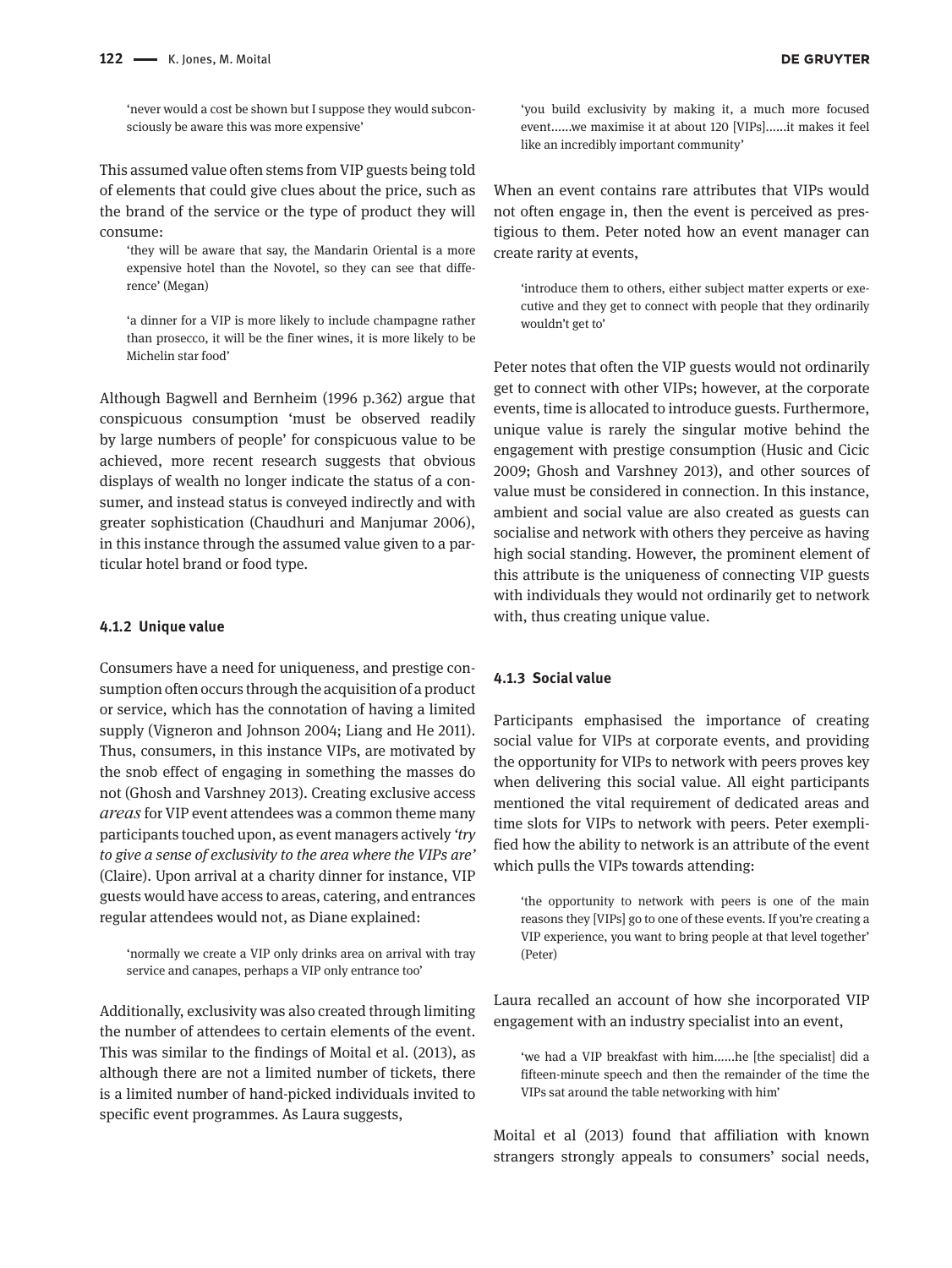and in the corporate environment, this tends to focus on industry experts. VIP guests were likely to perceive Sir Tim as socially important (Ghosh and Varshney 2013); thus, by networking with him, a VIP is likely to feel an increase in their self-esteem (Dutton et al. 1994; Fuller et al. 2006), which further creates perceived prestige value.

Wiedmann et al. (2007) note that value is often delivered through the ability to spend time with others, and a focal point for event managers was placed upon segregating VIPs and those with whom they want to socialize with. On a practical perspective, this includes '*sitting VIPs together in the same table'* (Lauren) or having '*a VIP dedicated area and we give lanyards* [to access the area] *to those we think the VIPs want to network with'* (Claire). Techniques such as these enable the VIP guests to derive status due to becoming a member of the prestigious group (Loch et al. 2001) made up of those they consider as having a high social standing. Upon personal association with the group, prestige value is created (Dutton et al. 1994).

#### **4.1.4 Ambient value**

Ambient value was not clearly articulated by participants. However, participants often referred to creating an atmosphere where VIP guests felt special. As Peter notes,

'people like feeling special, so you bear that in mind when you're planning an event, so how do we put things in place to make people feel special?'

This coincides with the findings of Moital et al. (2013), of prestige within the context of a sporting event, as this found emotional value, or in this instance — ambient value, deriving from an atmosphere where individuals feel special. Thus, employing techniques to ensure that VIPs feel special fulfils this source of value and contributes to creating prestige value. Diane identified an attribute employed to create ambient value pre-event,

'phone calls make people feel special, someone's taken the time to give you a ring rather than simply send you another email'

This suggests the employment of personalised communication for VIP attendees to encourage the feeling of being special. This will be discussed further under the interaction process between event managers and VIP attendees.

#### **4.1.5 Quality value**

When participants were asked how they portray quality value, they frequently mentioned the employment of individual hosts for each VIP,

'more often than not, we will have a hostess with the VIP the whole way through' (Laura)

These hosts are extensively briefed pre-event to ensure the VIP can depend upon them to guide them through the event. Crompton and Love (1995) found detailed sources of information at the event site result in perceived high service quality. By dedicating specific hosts to VIP guests, they have a reliable source of information onsite throughout, thus delivering quality value and therefore enhancing the prestige value to VIPs.

Participants often alluded to high quality tangibles within the exclusive VIP areas,

"the furnishings are different, the carpets for example are nicer, the furniture is nicer......there is a different environment for them" (Megan)

VIPs are likely to associate the appearance of the tangibles with superiority, perhaps because of the assumed value placed upon them. Subsequently, by portraying high quality through tangibles, the event is judged as holding prestige value (Vigneron and Johnson 1999).

### **4.2 Interaction**

#### **4.2.1 Phraseology**

Interaction with VIPs throughout the event process played an important role when creating prestige value. The findings focused upon the vocabulary used when communicating with VIPs, how communication takes place and by whom. Firstly, the primary research highlighted that a common theme in motivating VIPs to attend corporate events is through the phraseology utilised. Peter notes that,

'the language used is slightly different [for VIPs], you can use the word exclusive, limited, selected there's a whole kind of phraseology'

As previously mentioned, consumers avoid attending large events where the masses gather; so, when event managers use phrases such as exclusive, limited and selected, it is arguably more attractive to VIPs, as they perceive they will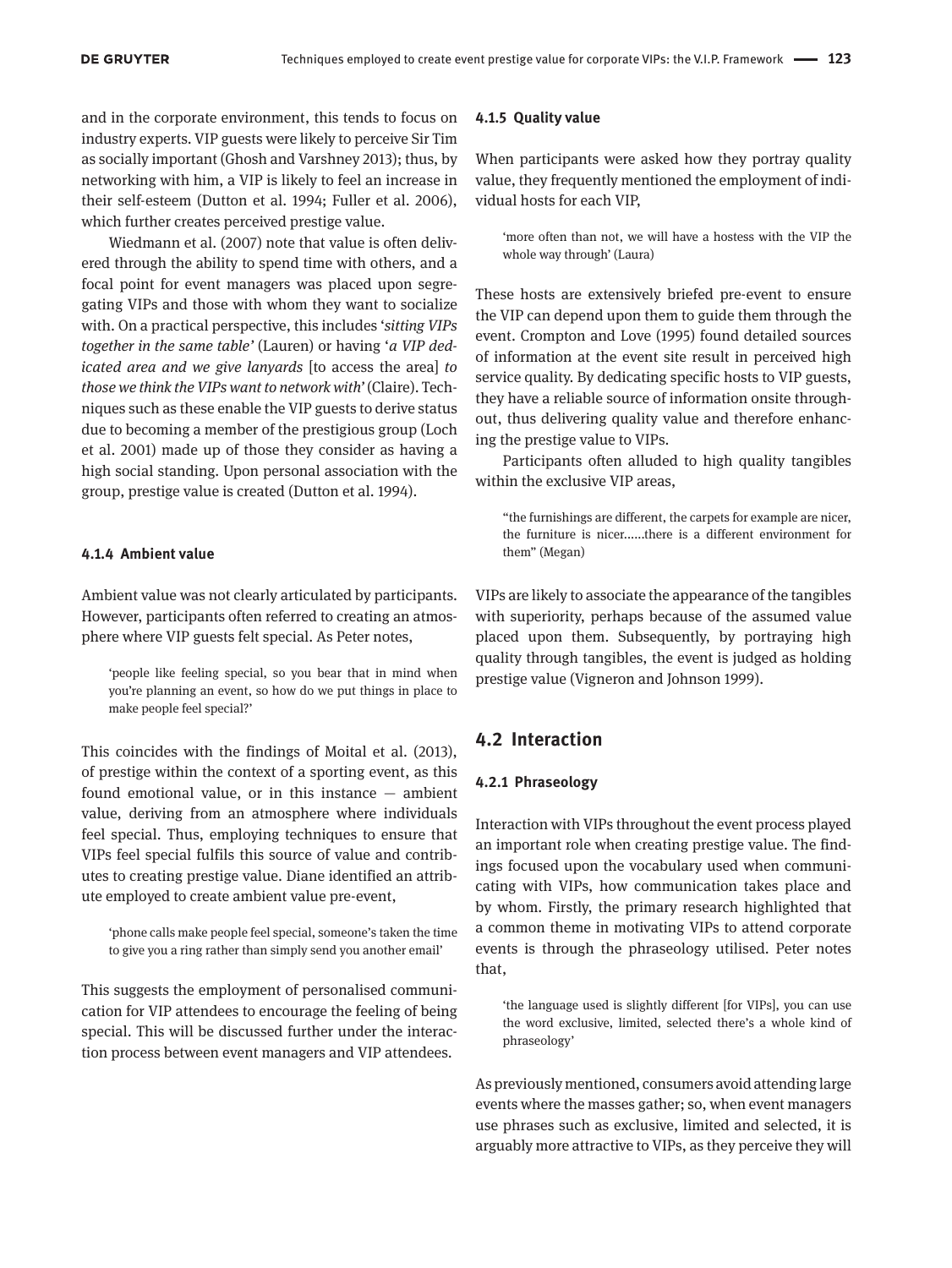be engaging in an experience the masses are not (Ghosh and Varshney 2013). Furthermore, this phraseology is potentially influenced by the desire to manage consumer expectations as pre-event positioning enables VIPs to 'get a good feel for the event', as Paul remarked.

#### **4.2.2 Personalised communication**

In addition, VIPs face a more personal experience when engaging in communication with the events' team. The SERVQUAL model developed by Parasuraman et al. (1988) places emphasis on the importance of empathy and individualized attention to consumers. This individualized attention often takes place through the personalised communication with VIP guests pre-event. As Laura explains,

'with a VIP stakeholder, you tend to find that most of the communications either face-to-face or over the phone, you take the time to brief them and provide one-to-one documentation'

### **4.2.3 Dedicated team**

As previously mentioned, this personal communication could deliver ambient value to VIPs as they feel special, and the notion of feeling special can offer prestige value for VIP attendees, as found within the sporting events' context (Moital et al. 2013). Furthermore, the personalised communication and time spent perfecting the phraseology for VIP guests, is executed by a dedicated team who manage the VIP experience from beginning to end. Megan notes,

'[VIPs] have a dedicated support team, which will only be dealing with 100 attendees' (Megan)

This attribute could be guided by the desire to manage a VIP's time better, so that they are not waiting for hours for a response to their needs. Moreover, the extent to which employees provide a prompt service is important when delivering good service quality (Parasuraman et al. 1988). Therefore, event managers employ a dedicated team to deliver quality value, thus contributing to the prestige value of the event.

### **4.3 Principles**

The primary research highlighted five guiding principles behind the event managers' deployment of techniques and design of interaction; assumed value, social equity, **DE GRUYTER** 

#### **4.3.1 Assumed value**

tial treatment.

As previously mentioned, when planning and staging corporate events, event managers on no occasion would show VIP guests the costs of any event attribute. Diane even argued that when managing VIP attendees, money is *'deemed to be to vulgar a topic'.* Trachtman (1999) also recognises that the discussion of money often inflicts embarrassment upon individuals and the notion of discussing expense is avoided. Thus, all value must be assumed through attributes within the event such as the world-famous hotels in which VIPs are placed for the duration of the event. Therefore, assumed value is a principle that guides the techniques event managers employ to create prestige value for VIP attendees.

Furthermore, within a corporate context, engagement with products or service displaying wealth 'could lack prestige' (Alsemgeest 2016, p.395), as individuals may believe that exchanging wealth for intellect as degrading as no value can be placed upon this. In this instance, the corporate VIPs at the event are considered the most knowledgeable individuals within the organisation. Thus, by allowing VIP attendees to assume the value of their experience, a VIP is less likely to feel insulted by the actual value placed upon them.

#### **4.3.2 Social equity**

The data emphasised that often event managers conceal the attributes creating prestige value for VIPs. As Diane notes,

'at conferences, [VIPs] have the best seats, I guess that is different to other guests, but this wouldn't be obvious as we don't want people to feel less superior"

Feeling 'less superior' derives from attendees making social comparisons of the event attributes different groups were engaging with. This can be explained by the social equity theory, which rationalises how individuals seek to maximise their outcome of a situation comparative to the inputs they employ (Fisk and Young 1985). Inequity is observed when an individual perceives their situation as unequal to others (Braithwaite 2005), and for those profiting from the inequity (Braithwaite 2005), emotions such as guilt are likely to surface (Sprecher 2001). Thus,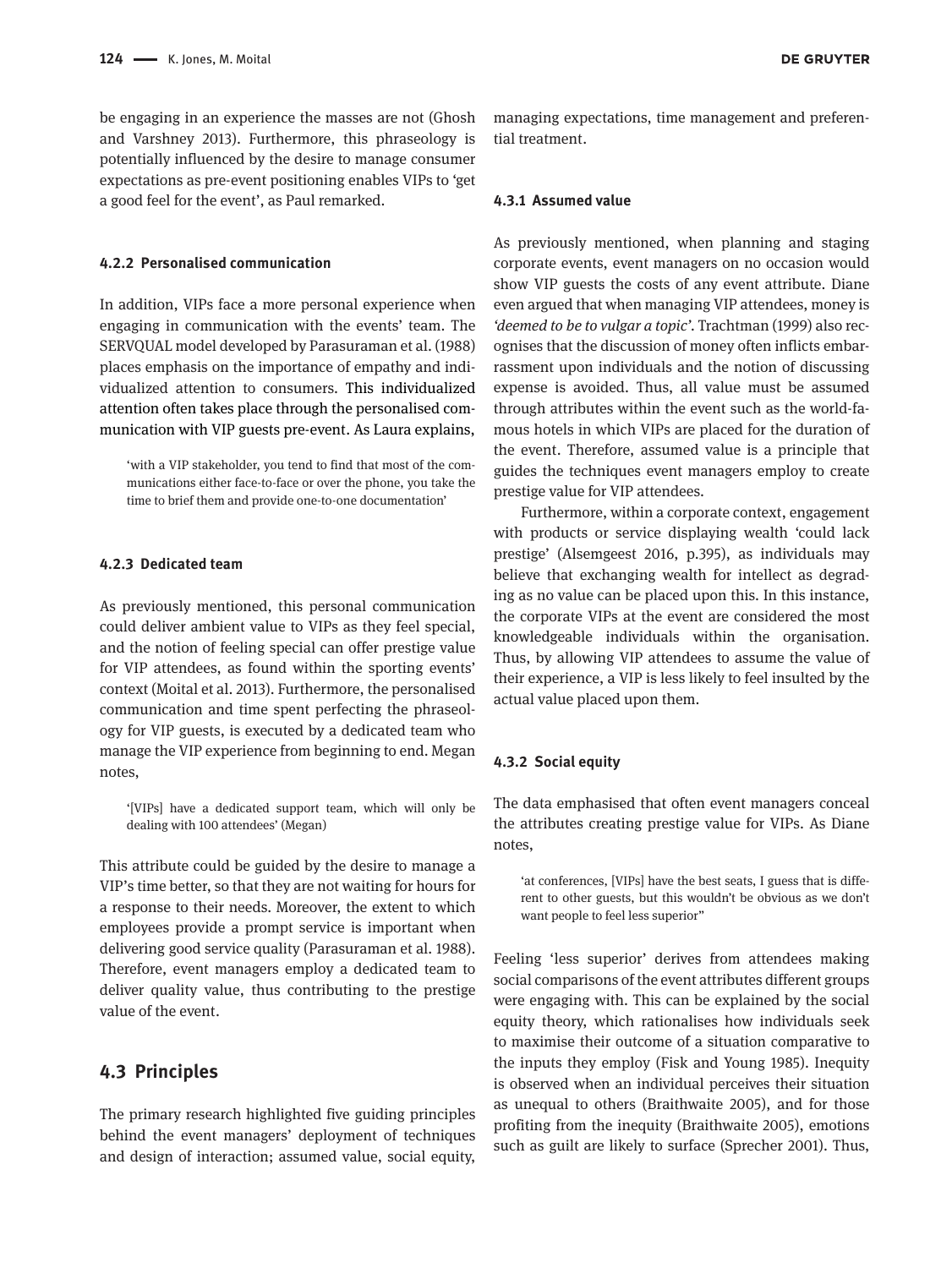the employment of 'hidden VIP areas' could stem from a desire to reduce the guilt felt by VIPs, as when attendees are not aware of the rewards the other party is receiving, both parties are unable to evaluate the level of fairness (Collie et al. 2002), thus inequity cannot be perceived.

Furthermore, organisations actively engage in status levelling (Walton 1985), which is the attempt to blur status distinctions between groups of employees. Thus, by acting in a discreet manner when creating prestige value for VIPs, less separation will be witnessed ensuring that the distinctions between the groups remain blurred. However, to minimise conflict between the VIPs and regular attendees, sources of value are often granted discreetly; this is discussed in depth later. Peter recalled a time conspicuous value was portrayed discreetly through presenting VIP guests with a gift left in their hotel room,

'if you give gifts discreetly as a room drop then you can put an expensive piece in the VIP rooms and a less expensive piece in the other delegate rooms'

Although, one can still flaunt their expensive gifts should they wish to and obtain the Veblenian effect they desire (Ghosh and Varshney 2013).

#### **4.3.3 Management of expectations**

Managing VIP expectations is an additional principle guiding the attributes employed by event managers throughout the duration of the event process. The management of expectations is crucial for VIP attendees as consumer satisfaction is typically reliant upon the ability to comprehend the level of service anticipated (Fisk and Young 1985). Laura illustrates a frequent procedure employed to ensure that VIP expectations are met:

'what we usually do is [to] provide a one-to-one briefing of what is going to happen at the event, and then we step them through what their experience is going to be'

While conducting the briefings, managers must be careful not to over promise, as high expectations can result in dissatisfaction if the promises are not fulfilled (Kurtz and Clow 1992). Additionally, if the expectations are not met, a VIPs need for prestige is also unlikely to be met; thus, managing expectations is crucial for delivering prestige value.

#### **4.3.4 Time management**

During the primary research, it was clear that event managers strived to manage VIPs' time due to their increasingly busy work-lives, as Laura recognises,

'what you find with most VIPs is their time is expensive......they have a limited period of time that they can spend in one place before they have another commitment'

Time management is the process of establishing needs, defining goals, prioritising and planning tasks required to meet the goals and satisfy the needs (Lakein and Leake 1973). Attributes employed to minimise time wasted at corporate event were frequently mentioned such as,

'we create fast track tunnels when they [VIPs] want to get in and out of the building' (Paul)

Schuler (1979, p.845) found that 'time management means less stress for individuals', thus explaining the desire for event managers to ensure a VIP's time is highly orchestrated for the duration of the event. Furthermore, when applied to sports events, Moital et al. (2013) identified the feeling of enjoyment deriving from relaxation due to a lack of stress. Therefore, by managing a VIP attendee's time, they may feel less stressed, more relaxed, and consequently, they are more likely to enjoy the event and perceive their experience as providing prestige value.

#### **4.3.5 Preferential treatment**

Individual VIP preferences were considered throughout the duration of the event and this surpassed the treatment of regular attendees. Thus, preferential treatment was the final principle guiding the techniques and inter should tomorrow action employed when creating prestige value for VIPs. Lacey et al. (2007) argue that with the emergence of Customer Relationship Management technologies, organisations are better equipped to appeal to consumers' preferences as the technology stores data concerning likes and dislikes. Paul exemplified,

'within a database, we hold a list of [VIP's] likes and dislikes and you target the event towards their areas of interest'

Preferential treatment is the process of 'giving selective customers elevated status, recognition and enhanced products and services above and beyond [the] standard customer service practices' (Lacey et al. 2007, p.242). Within preferential treatment sits customization that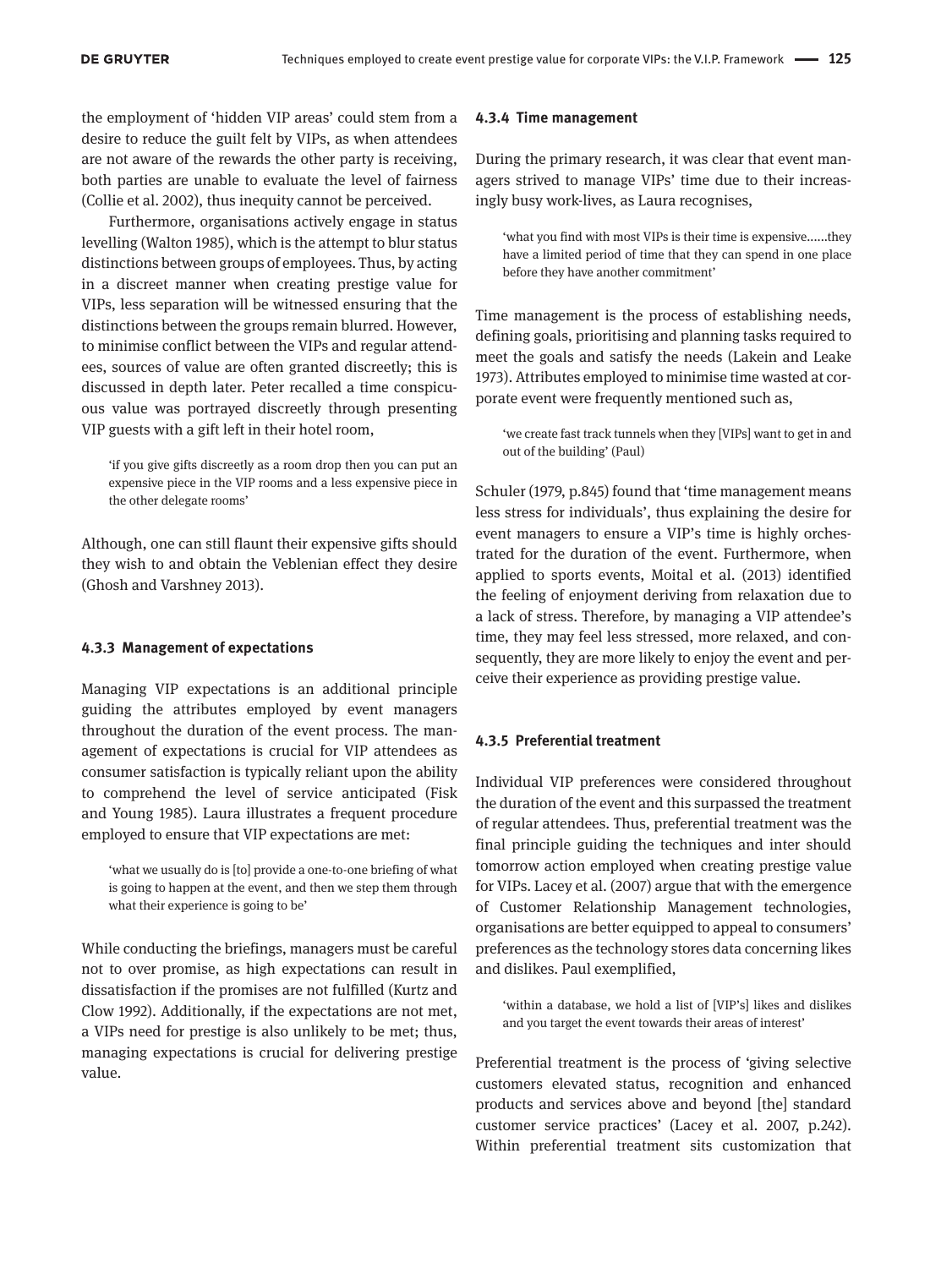places a focus on specialised attention and limited services (Gwinner et al. 1998). Often preferential treatment is demonstrated through members-only areas and dedicated personnel (Lacey et al. 2007), which is similar to the attributes employed by participants, such as dedicated hosts and VIP only areas. Preferential treatment encourages VIPs to make social comparisons between the treatment they receive and the treatment of others (Jiang et al. 2013); consequently, a VIP may feel an enhancement of status and prestige (Drèze and Nunes 2009). Moreover, continued preferential treatment may condition VIPs to feel entitled to admiration, through the development of a persona of being unique (Boyd and Helms 2005), a trait associated with prestige.

# **5 Conclusions and recommendations**

Individuals considered as having VIP status such as the Chief Operating Officers, their direct reports and Managing Directors of each business unit, hold significant influence within a corporation; therefore, it is common to recognise and honour their status when they perform corporate duties. The aim of this study was to explore the techniques employed by event managers to create event prestige value for VIPs. The findings showed that the tech-

niques employed by event managers could be classified into 3 different levels: sources of values (referred to as Values), Interaction and Principles. Event managers were found to employ a range of specific techniques in the form of event attributes when delivering the five sources of prestige motivation value (Conspicuous, Unique, Social, Ambient and Quality). The attributes mentioned by participants were then classified according to the source of value deemed most appropriate, such as the employment of exclusive areas delivering unique value. Another set of techniques reflected the way event managers communicated the sources of prestige value to the VIPs and these were called Interaction techniques: phraseology, personalised communication and a dedicated team. These are particularly important for managing expectations; for example, certain words or expressions (phraseology) are employed to persuade the VIP that the event will be prestigious. Finally, five principles governing the management of VIP prestige were identified: assumed value, social equity, managing expectations, time management and preferential treatment. For example, attributes employed by event managers such as secret room drops, are guided by the principle of social equity as the event managers avoid potential distressing feelings such as guilt for the VIPs (Braithwaite 2005).

The results are depicted as a roundel  $-$  the Prestige Framework of Managing VIP Experiences (Figure 2). In order to produce prestige value for the VIP, the event is to



**Figure 2:** Prestige Framework of Managing VIP Experiences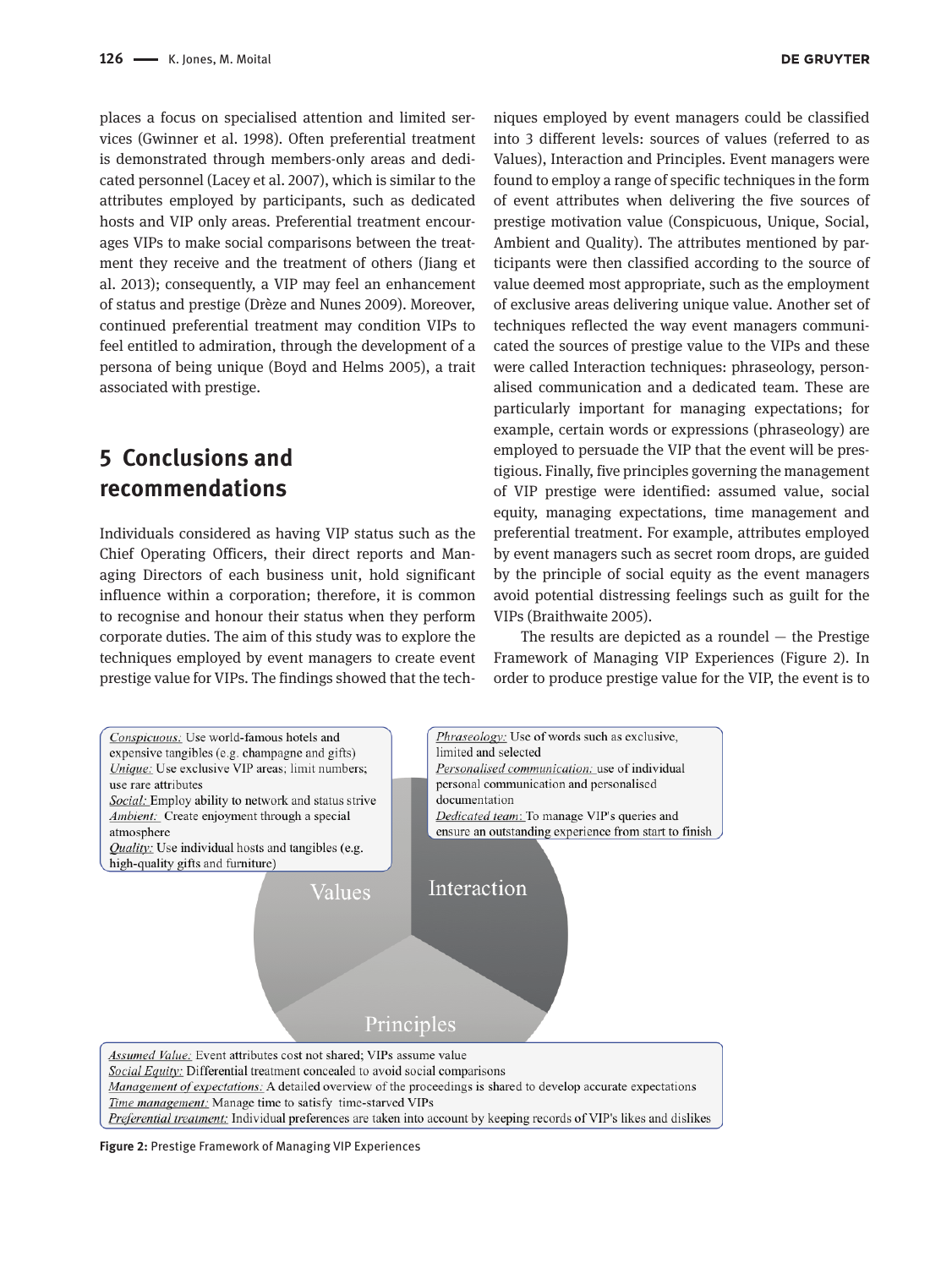be prepared and has to occur under the three dimensions, with each dimension concurrently and in combination. Research on prestige has mainly focused on the attributes that deliver the five sources of value (Moital et al, 2013, Correia and Kozak, 2012). By focusing on experiential services (events) and on collecting data from those delivering prestige (as opposite to the recipients), it was possible to identify two additional layers – Interaction and Principles – that govern the creation and delivery of prestige value. Thus, this paper contributes to knowledge by identifying deeper, less explicit mechanisms required to deliver prestigious experiences.

The research opens up several opportunities for further research. The primary research found the sources of prestige value to be insufficient when used in isolation to create perceived prestige value for VIPs at corporate events. While focused on corporate events, this study suggests an alternative model for managing VIP experiences, which can extend beyond corporate events to other types of events (Bladen et al. 2012), where VIPs are present. However, additional research would be beneficial to assess the effectiveness of The Prestige Framework of Managing VIP Experiences in a different context. Future research should explore prestige value at corporate events from a VIP's perspective. It would be advantageous to understand whether the attributes, interaction and guiding principles the event managers believe create prestige value for VIPs are consistent with the perceptions of VIPs themselves. Finally, an assessment of the techniques employed within different cultures would be beneficial. Thus, if it is apparent that different techniques are employed, global organisations will be required to create a more individualised approach to the management of VIP attendees per country (Eastman et al. 1999).

# **References**

- [1] Allen, J. (2008). Event planning: The ultimate guide to successful meetings, corporate events, fundraising galas, conferences, conventions, incentives and other special events (2nd ed.). Ontario: John Wiley & Sons
- [2] Alsemgeest, L. (2016). Talking about money is taboo: Perceptions of financial planning students and implications for the financial planning industry. Industry and Higher Education, 30(6), 394-401
- [3] Bagwell, L. S., & Bernheim, B. D. (1996). Veblen Effects in a Theory of Conspicuous Consumption. American Economic Review, 86(3), 349-373
- [4] Barrick, M. R. (2013). The theory of purposeful work behaviour: The role of personality, higher-order goals, and

job characteristics. The Academy of Management Review, 38(1), 132-153

- [5] Barrick, M. R., Stewart, G. L., & Piotrowski, M. (2002). Personality and job performance: Test of the mediating effects of motivation among sales representatives. Journal of Applied Psychology, 87(1), 43-51
- [6] Bernard, H. R. (2002). Research Methods in Anthropology: Qualitative and quantitative methods (3rd ed.). Walnut Creek: AltaMira Press
- [7] Bladen, C., Kennell, J., Abson, E., & Wilde, N. (2012). Event Management: An Introduction. London: Routledge
- [8] Blichfeldt, B. S., & Heldbjerg, G. (2011). Why Not? The Interview of Friends and Acquaintances. Research Paper, Department of Entrepreneurship and Relationship Management. University of Southern Denmark
- [9] Boyd, H. C., & Helms, J. E. (2005). Consumer Entitlement Theory and Measurement. Psychology and Marketing, 22(3), 271-286
- [10] Braithwaite, D. O., & Baxer, L. A. (2005). Engaging theories in family communication: Multiple perspectives. Thousand Oaks: Sage
- [11] Braun, V., & Clarke, V. (2006). Using thematic analysis in psychology. Qualitative Research in Psychology, 3(2), 77-101
- [12] Burns, A. C., & Bush R. F. (2013). Marketing Research, International Edition (7th ed.). Harlow: Pearson Education
- [13] Chao, A., & Schor, J. B. (1998). Empirical tests of status consumption: Evidence from women's cosmetics. Journal of Economic Psychology, 19(1), 107-131
- [14] Chaudhuri, H., & Manjumar, M. (2006). Of diamonds and desires: understanding conspicuous consumption from a contemporary marketing perspective. Academic of Marketing Science Review, 11(1), 1-18
- [15] Collie, T., Bradley, G., & Sparks, B. A. (2002). Fair process revisited: Differential effects of interactional and procedural justice in the presence of social comparison information. Journal of Experimental Social Psychology, 38(6), 545-555
- [16] Correia, A., & Kozak, M. (2012). Exploring prestige and status on domestic destinations: The case of Algarve. Annals of Tourism Research, 39(4), pp.1951-1967
- [17] Correia, A., & Moital, M. (2009). The Antecedents and Consequences of Prestige Motivation in Tourism: An Expectancy-Value Motivation. In M. Kozak., & A. Decrop (Eds.), Handbook of Tourist Behaviour: Theory and Practice (pp. 16-34). London: Routledge
- [18] Crompton, J. L. (1979). Motivations of pleasure vacations. Annals of Tourism Research, 6(4), 408-424
- [19] Crompton, J., & Love, L. (1995). The predictive validity of alternative approaches to evaluating quality of a festival. Journal of Travel Research, 34(1), 11-24
- [20] DCMS. (2007). Winning: A Tourism Strategy for 2012 and Beyond. Retrieved from http://www.tourism2010.com/CMS/ Resources/ResourceLibrary.aspx
- [21] Diekema, D. D. (1996). The preferential treatment of VIPs in the emergency department. The American Journal of Emergency Medicine, 14(2), 226-229
- [22] Drèze, X., & Nunes, J. C. (2009). Feeling Superior: The Impact of Loyalty Program Structure on Consumers' Perceptions of Status. Journal of Consumer Research, 35(6), 890-905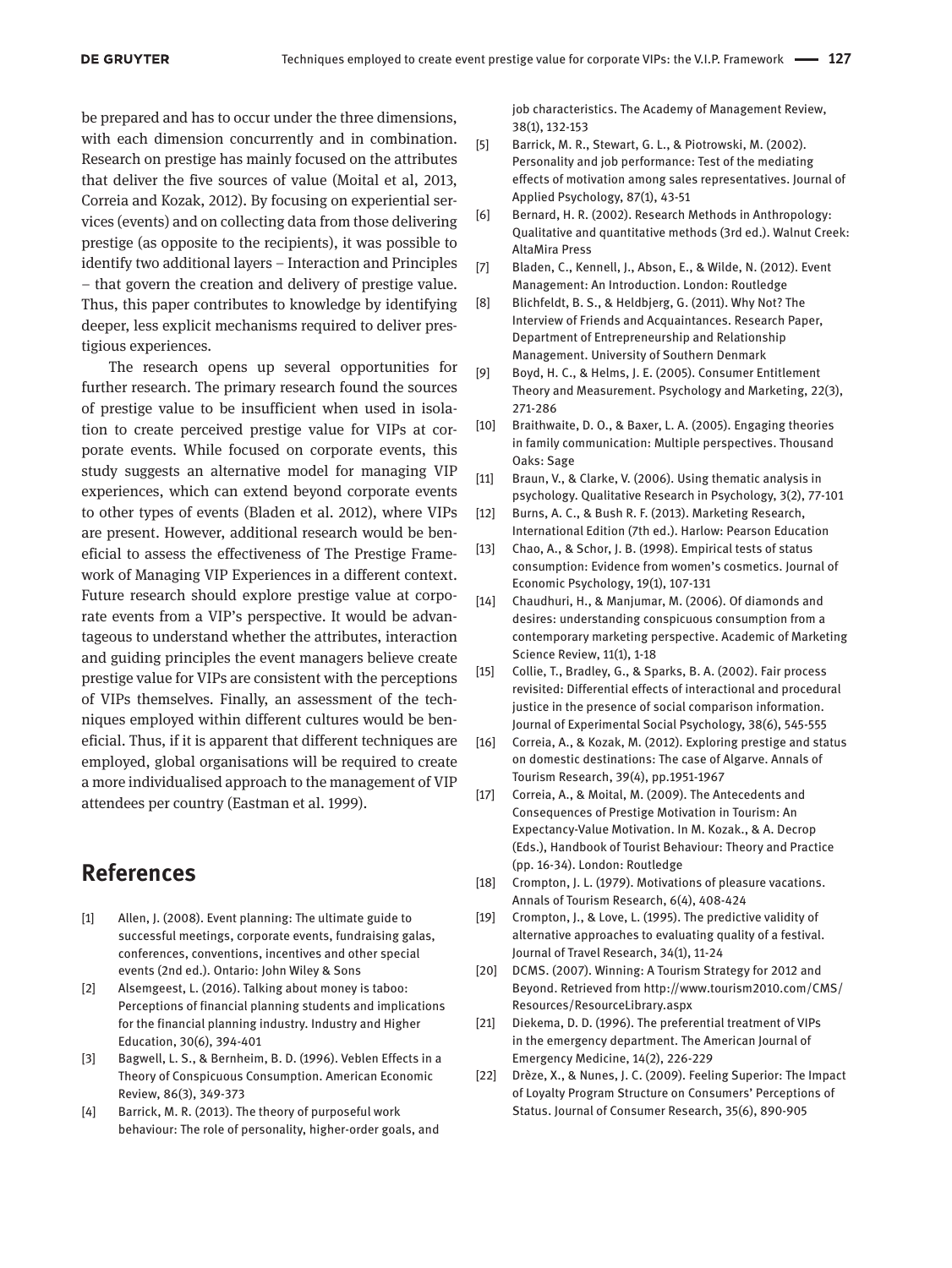- [23] Dugger, W. M. (1980). Corporate bureaucracy: the incidence of the bureaucratic process. Journal of Economic Issues, 14(2), 399-409
- [24] Dutton, J. E., Dukerich, J. M., & Harquail, C. V. (1994). Organizational images and member identification. Administrative Science Quarterly, 39(2), 239-263
- [25] Eastman, J. K., Goldsmith, R. E., & Flynn, L. R. (1999). Status consumption in consumer behaviour: Scale development and validation. Journal of Marketing Theory and Practice, 7(3), 41-51
- [26] Fisk, R., & Young, C. (1985). Disconfirmation of Equity Expectations: Effects on Consumer Satisfaction with Service. Advances in Consumer Research, 12(1), 340-345
- [27] Fox, D., Gouthro, M., Morakabati, Y., & Brackstone, J. (2014). Doing events research: from theory to practice. Oxon: Routledge
- [28] Frances, R., Coughlan, M., & Cronin, P. (2009). Interviewing in qualitative research: The one-to-one interview. International Journal of Therapy and Rehabilitation. 16(6), 309-314
- [29] Fuller, J., Marler, L., Hester, K., Frey, L., & Relyea, C. (2006). Construed external image and organizational identification: a test of the moderating influence of need for self-esteem. Journal of Social Psychology, 146(6), 701-716
- [30] Getz, D., & Page, S. (2016). Event studies: theory, research and policy for planned events (3rd ed.). London: Routledge
- [31] Ghosh, A., & Varshney, S. (2013). Luxury Goods Consumption: A Conceptual Framework Based on Literature Review. South Asian Journal of Management, 20(2), 146-159
- [32] Hage, J., & Dewar, R. (1973). Elite Values Versus Organizational Structure in Predicting Innovation Source. Administrative Science Quarterly, 18(3), 279-290
- [33] Han, Y., & Ellis, R. (1998). Implicit knowledge, explicit knowledge and general language proficiency. Language Teaching Research, 2(1), 1-23
- [34] Hiller, K., Mahlendorf, M. D., & Weber, J. (2014). Management accountants' occupational prestige within the company: A social identity theory perspective. European Accounting Review, 23(4), 671-691
- [35] Hogan, J., & Holland, B. (2003). Using theory to evaluate personality and job-performance relations: A socioanalytic perspective. Journal of Applied Psychology, 88(1), 100-112
- [36] Husic, M., & Cicic, M. (2009). Luxury Consumption Factors. Journal of Fashion Marketing and Management, 13(2), 231-245
- [37] Jiang, L., Hoegg, J., & Dahl, D. W. (2013). Consumer Reaction to Unearned Preferential Treatment. Journal of Consumer Research, 40(3), 412-427
- [38] Jones, I., Brown, L., & Holloway I. (2013). Qualitative research in sport and physical activity. London: Sage
- [39] Lacey, R., Suh, J., & Morgan, R. M. (2007). Differential Effects of Preferential Treatment Levels on Relational Outcomes. Journal of Service Research, 9(3), 241-256
- [40] Lakein, A., & Leake, P. (1973). How to get control of your time and your life. New York: PH Wyden
- [41] Loch, C., Yaziji, M., & Langen, C. (2001). The fight for the alpha position: Channelling status competition in organizations. European Management Journal, 19(1), 16-25
- [42] Maslow, A. H. (1943). A theory of human motivation. Psychological review, 50(4), 370-396
- [43] Mason, P., & McBride, P. K. (2014). Researching Tourism, Leisure and Hospitality for your Dissertation. Oxford: Goodfellow Publishers
- [44] Mason, R. S. (1981). Conspicuous Consumption. New York: St. Martin's Press
- [45] Moital, M., Bain, A., & Stevens, H. (2013). An examination of the antecedents and consequences of prestige motivation in events. ICE – International Conference on Events. Bournemouth: Bournemouth University
- [46] Murray, H. A. (1938). Explorations in personality. New York: Oxford University Press
- [47] Namey, E., Guest, G., Thairu, L., & Johnson, L. (2008). Data Reduction Techniques for Large Qualitative Data Sets. Handbook for team-based qualitative research, 2(1), 137-161
- [48] Opdenakker, R. (2006). Advantages and disadvantages of four interview techniques in qualitative research. Qualitative Social Research, 7(4), 392-405
- [49] Oxford University Press (2017). Technique. In Oxford English Dictionary. Oxford: Oxford University Press
- [50] Parasuraman, A., Zeithaml, V., & Berry, L. (1988). SERVQUAL: a multi-item scale for measuring consumer perceptions of service quality. Journal of Retailing, 64(1), 12-37
- [51] Polit, D. F., & Beck, C. T. (2010). Generalization in quantitative and qualitative research: Myths and strategies. International journal of nursing studies, 47(11), 1451-1458
- [52] Reic, I. (2012). The Development of the Corporate Events Sector. In N. Ferdinand., & P. Kitchin (Eds.), Events Management: An International Approach (pp. 267-286). London: Sage
- [53] Schuler, R. S. (1979). Managing stress means managing time. Personnel Journal, 58(12), 851-854
- [54] Smidts, A., Pruyn, A. T., & Van Riel, C. B. (2001). The impact of employee communication and perceived external prestige on organizational identified. Academy of Management Journal, 44(5), 1051-1062
- [55] Sorensen, A. (2003). Backpacker ethnography. Annals of Tourism Research, 30(4), 847-867
- [56] Sprecher, S. (2001). Equity and social exchange in dating couples: Associations with satisfaction, commitment, and stability. Journal of Marriage and the Family, 63(3), 599-613
- [57] Tanford, S., Montgomery, R., & Nelson, K. B. (2012). Factors that Influence Attendance, Satisfaction, and Loyalty for Conventions, Journal of Convention & Event Tourism, 13(4), 290-318
- [58] Trachtman, R. (1999). The money taboo: its effects in everyday life and in the practice of psychotherapy. Clinical Social Work Journal [online], 27(3), 275-288
- [59] Vigneron, F., & Johnson L. W. (2004). Measuring perceptions of brand luxury. Journal of Brand Management, 11(6), 484-503
- [60] Vigneron, F., & Johnson, L. W. (1999). A Review and a Conceptual Framework of Prestige-Seeking Consumer Behaviour. Academy of Marketing Science Review, 1(1), 1-15
- [61] Walton, R. E. (1985). From control to commitment in the workplace. Harvard Business Review, 63(2), 76-84
- [62] Wiedmann, K. P., Hennigs, N. & Siebels, A., 2007. Measuring consumers' luxury value perception: a cross-cultural framework. Academy of Marketing Science Review, 7(1), 1-21